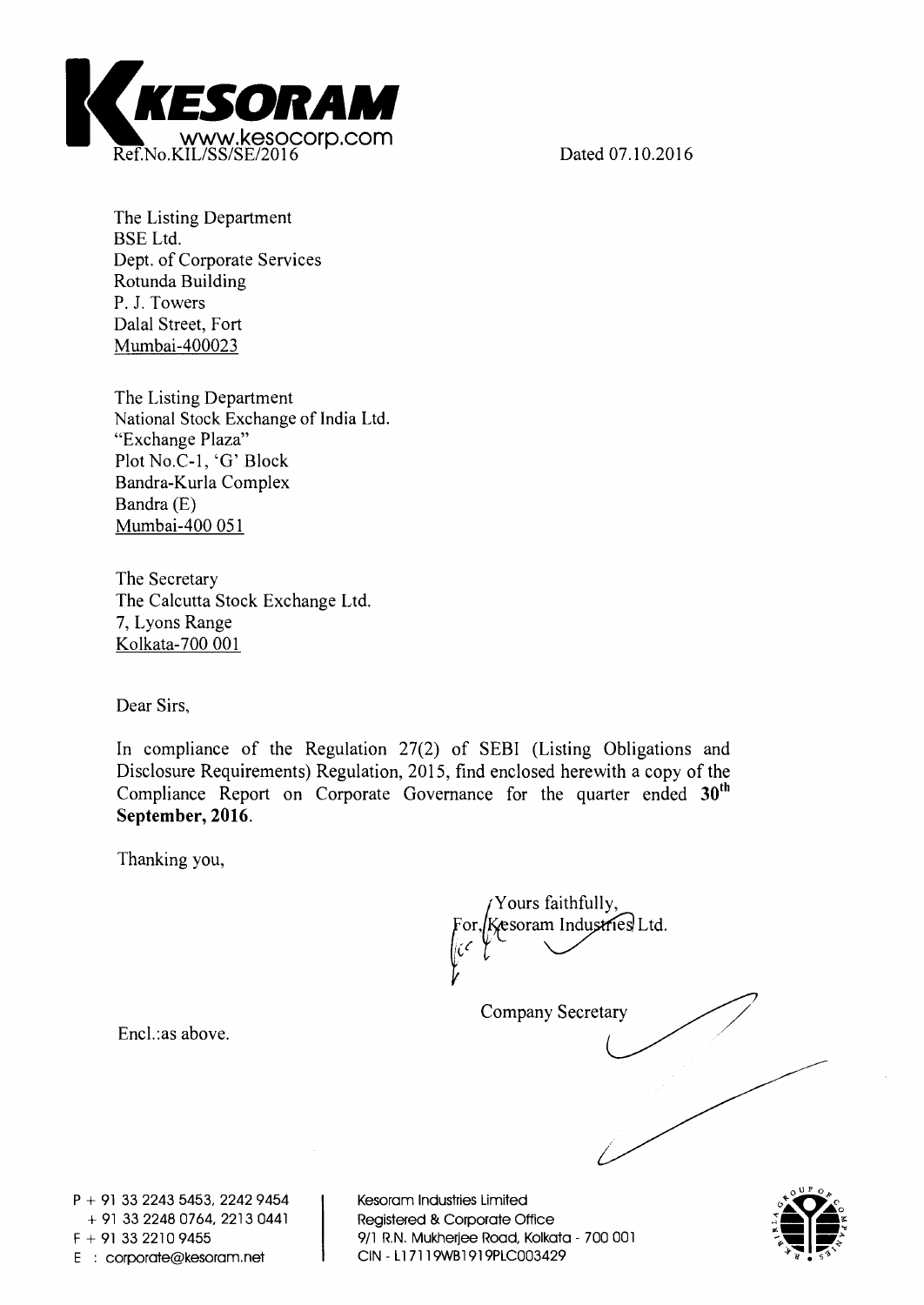

## 1. Name of Listed Entity **KESORAM INDUSTRIES LIMITED**

2. Quarter & Half Year ending **SEPTEMBER, 2016** 

#### **I. Composition of Board of Directors**  Title (Mr. / Ms.) Name of the Director | PAN<sup>\$</sup> & DIN | Category (Chairperson/E xecutive/ Non-Executive/ Independent/ Nominee) & Date of Appointment in the current term /cessation Tenure\* No of Directorship in listed entities including this listed entity (Refer Regulation 25(1) of **Listing** Regulations) Number of memberships in Audit/ Stakeholder Committee(s) including this listed entity (Refer Regulation 26(1) of **Listing** Regulations) No of post of Chairperson in Audit/ **Stakeholder** Committee held in listed entities including this listed entity (Refer **Regulation** 26(1) of Listing Regulations) Mr. Basant Kumar Birla | DIN-00055856 PAN-AEKPB3110L Chairman / Non-Executive 5 None None Mrs. | Manjushree Khaitan | DIN-00055898 PAN-AGFPK0198L Vice-Chairperson /Executive 2 None None Mr. | Amitabha Jugalkishore Ghosh DIN-00055962 PAN-AAFPG7411C Independent/ Non-Executive 2 year 2 months and 22 days 4 | 3 | 3 Mr. | Vinay Sah | DIN-02425847 PAN-AFBPS4740M Non Executive/ Nominee 1 2 None Mr. Kashi Prasad Khandelwal DIN-00748523 PAN-AETPK9443E Independent/ Non-Executive 2 year 2 months and 22 days 3 5 None Mr. Sudip Banerjee DIN-05245757 PAN-AANPB2951Q Independent/ Non-Executive 2 year 2 months and 22 days 2 1 None Mr. Lee Seow Chuan | DIN-02696217 PAN- N.A. Independent/ Non-Executive 9months 18 days 1 1 None Mr. Tridib Kumar Das JDIN-01063824 PAN-AGFPD1367E **Executive** /Whole time Director/ CFO 1 1 None

\$ PAN number of any director would not be displayed on the website of Stock Exchange

& Category of directors means Executive/Non-executive/Independent/Nominee. if a Director fits into more than one category write all categories separating them with hyphen

\* to be filled only for Independent Director. Tenure would mean total period from which Independent Director is serving on Board of Directors of the listed entity in continuity without any cooling off period.

P + 91 33 2243 5453, 2242 9454

+ 91 33 2248 0764, 2213 0441

R

Kesoram Industries Limited Registered & Corporate Office F + 91 33 2210 9455 9/1 R.N. Mukherjee Road, Kolkata - 700 001 E corporate@kesoram.net CIN - L17119W81919PLC003429



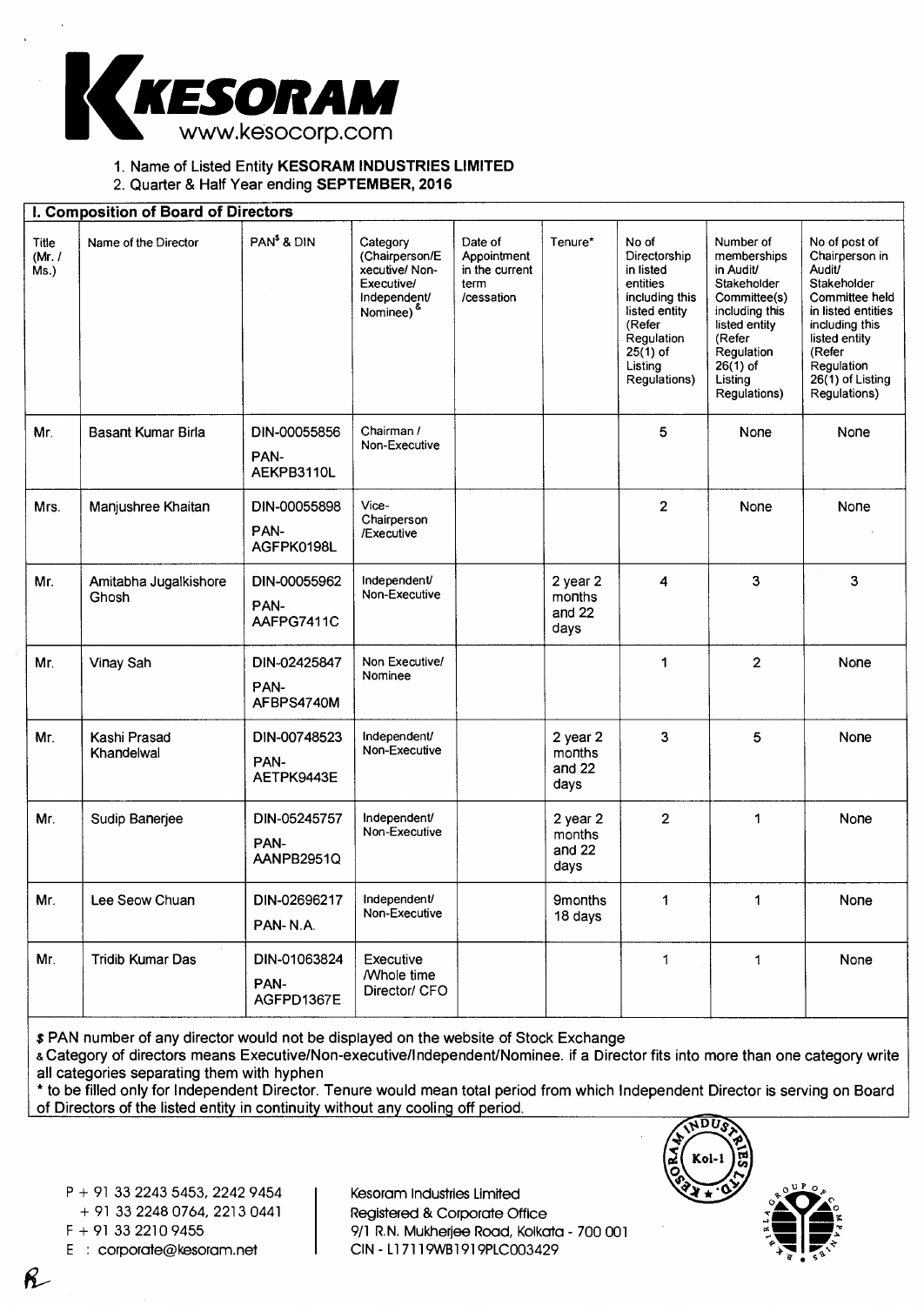

| II. Composition of Committees                                  |                                                   |             |                                                                   |                                                      |  |                                                                                                                                                                 |  |
|----------------------------------------------------------------|---------------------------------------------------|-------------|-------------------------------------------------------------------|------------------------------------------------------|--|-----------------------------------------------------------------------------------------------------------------------------------------------------------------|--|
| Name of Committee                                              |                                                   |             | Name of Committee members                                         |                                                      |  | Category (Chairperson/Executive/Non-<br>Executive/independent/Nominee) \$                                                                                       |  |
| 1. Audit Committee                                             |                                                   |             | Amitabha Jugalkishore Ghosh                                       |                                                      |  | Chairperson of Committee / Independent/ Non-                                                                                                                    |  |
|                                                                |                                                   |             | Kashi Prasad Khandelwal                                           |                                                      |  | Executive<br>Independent/ Non-Executive                                                                                                                         |  |
|                                                                |                                                   |             | Lee Seow Chuan                                                    |                                                      |  | Independent/ Non-Executive                                                                                                                                      |  |
|                                                                |                                                   |             | Sudip Banerjee                                                    |                                                      |  | Independent/ Non-Executive                                                                                                                                      |  |
|                                                                |                                                   | Vinay Sah   |                                                                   |                                                      |  | Non-Executive/ Nominee                                                                                                                                          |  |
| 2. Nomination & Remuneration Committee                         |                                                   |             | Amitabha Jugalkishore Ghosh                                       |                                                      |  | Chairperson of Committee / Independent/ Non-<br>Executive                                                                                                       |  |
|                                                                |                                                   |             | Kashi Prasad Khandelwal                                           |                                                      |  | Independent/ Non-Executive                                                                                                                                      |  |
|                                                                |                                                   | Vinay Sah   |                                                                   |                                                      |  | Non-Executive/Nominee                                                                                                                                           |  |
| 3. Risk Management Committee (if applicable)                   |                                                   | <b>N.A.</b> |                                                                   |                                                      |  | N.A.                                                                                                                                                            |  |
| 4. Stakeholders Relationship Committee                         |                                                   |             | Amitabha Jugalkishore Ghosh                                       |                                                      |  | Chairperson of Committee /Independent/ Non-<br>Executive                                                                                                        |  |
|                                                                |                                                   | Vinay Sah   |                                                                   |                                                      |  | Non-Executive/Nominee                                                                                                                                           |  |
|                                                                |                                                   |             | Kashi Prasad Khandelwal                                           |                                                      |  | Independent/ Non-Executive                                                                                                                                      |  |
|                                                                |                                                   |             | <b>Tridib Kumar Das</b>                                           |                                                      |  | Whole time Director/CFO                                                                                                                                         |  |
| with hyphen                                                    |                                                   |             |                                                                   |                                                      |  | \$ Category of directors means Executive/Non-executive/Independent/Nominee. if a Director fits into more than one category write all categories separating them |  |
| III. Meeting of Board of Directors                             |                                                   |             |                                                                   |                                                      |  |                                                                                                                                                                 |  |
| Date(s) of Meeting (if any) in the previous<br>quarter         |                                                   |             | Date(s) of Meeting (if any) in<br>the relevant quarter            |                                                      |  | Maximum gap between in any two consecutive<br>(in number of days)                                                                                               |  |
| 25.05.2016                                                     |                                                   | 11.08.2016  |                                                                   |                                                      |  | 78 days (26.05.2016 and 11.08.2016)                                                                                                                             |  |
| <b>IV. Meeting of Committees</b>                               |                                                   |             |                                                                   |                                                      |  |                                                                                                                                                                 |  |
| Date(s) of meeting of the<br>committee in the relevant quarter | Whether requirement<br>of Quorum met<br>(details) |             | Date(s) of meeting of<br>the committee in the<br>previous quarter |                                                      |  | Maximum gap between any two<br>consecutive meetings in number of<br>days*                                                                                       |  |
| <b>Audit Committee</b>                                         |                                                   |             |                                                                   |                                                      |  |                                                                                                                                                                 |  |
| 11.08.2016                                                     | Yes                                               |             | 25.05.2016                                                        |                                                      |  | 78 days (26.05.2016 and 11.08.2016)                                                                                                                             |  |
|                                                                |                                                   |             |                                                                   |                                                      |  | . This information has to be mandatorily be given for audit committee, for rest of the committees giving this information is optional                           |  |
| V. Related Party Transactions                                  |                                                   |             |                                                                   |                                                      |  |                                                                                                                                                                 |  |
| <b>Subject</b>                                                 |                                                   |             |                                                                   | <b>Compliance status (Yes/No/NA)refer note below</b> |  |                                                                                                                                                                 |  |
| Whether prior approval of audit committee obtained             |                                                   |             |                                                                   | Yes                                                  |  |                                                                                                                                                                 |  |
| Whether shareholder approval obtained for material             |                                                   |             |                                                                   | N.A.                                                 |  |                                                                                                                                                                 |  |
|                                                                |                                                   |             |                                                                   |                                                      |  |                                                                                                                                                                 |  |

P + 91 33 2243 5453, 2242 9454

+ 91 33 2248 0764, 2213 0441

 $\kappa$ 

E : corporate@kesoram.net

Kesoram Industries Limited Registered & Corporate Office  $F + 913322109455$ <br>  $F + 913322109455$ <br>  $C \cdot 200001$ <br>  $F \cdot 200001$ <br>  $F \cdot 20003429$ 

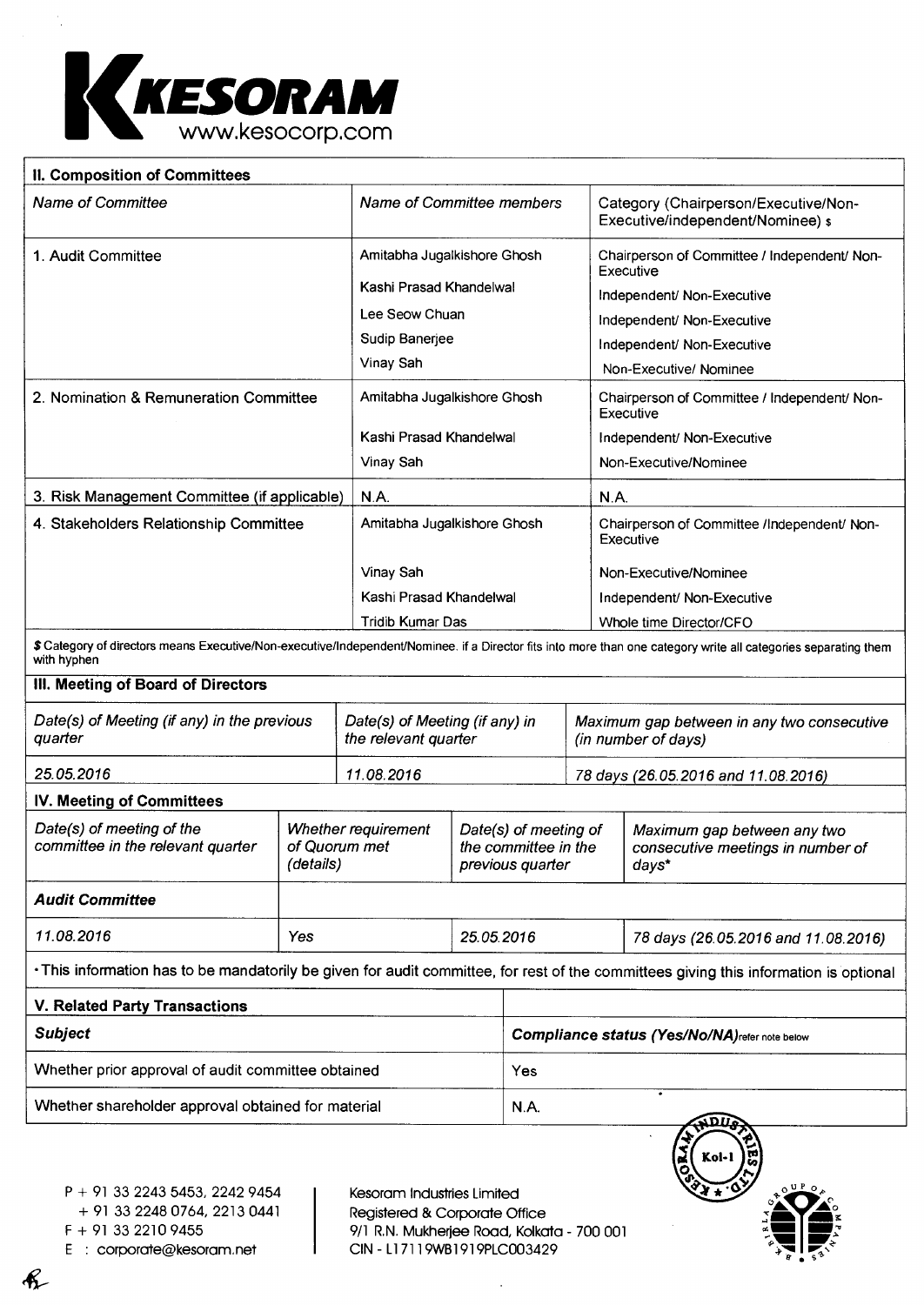

| <b>RPT</b>                                                                                                |                                                                                                                                     |
|-----------------------------------------------------------------------------------------------------------|-------------------------------------------------------------------------------------------------------------------------------------|
| Whether details of RPT entered into pursuant to omnibus approval<br>have been reviewed by Audit Committee | Yes, it will be taken in the ensuing Audit Committee<br>Meeting. Preceding Qtr transaction of 30.06.2016<br>reviewed on 11.08.2016. |

#### **Note**

1 In the column "Compliance Status", compliance or non-compliance may be indicated by Yes/No/N.A.. For example, if the Board has been composed in accordance with the requirements of Listing Regulations, "Yes" may be indicated. Similarly, in case the Listed Entity has no related party transactions, the words "N.A." may be indicated.

2 If status is "No" details of non-compliance may be given here.

### **VI. Affirmations**

1. The composition of Board of Directors is in terms of SEBI (Listing obligations and disclosure requirements) Regulations, 2015. 2. The composition of the following committees is in terms of SEBI(Listing obligations and disclosure requirements) Regulations, 2015

- a. Audit Committee
- b. Nomination & remuneration committee
- c. Stakeholders relationship committee
- d. Risk management committee (applicable to the top 100 listed entities) **Not Applicable**

3. The committee members have been made aware of their powers, role and responsibilities as specified in SEBI (Listing obligations and disclosure requirements) Regulations, 2015.

**4.** The meetings of the board of directors and the above committees have been conducted in the manner as specified in SEBI (Listing obligations and disclosure requirements) Regulations, 2015.

**14 \$** 

**4** 

**.-.**  Kol-1 }멿} **4...** 

**4** 

5. The report submitted in the previous quarter had been placed before Board of Directors. There was no comment/ observation/advice of Board of Directors in this regard.

**Name & Designation: GANTAM GANGULI Company Secretary / Compliance Officer** 

k

Kesoram Industries Limited Registered & Corporate Office 9/1 R.N. Mukherjee Road, Kolkata - 700 001 CIN - Ll 7119VVB1919PLC003429